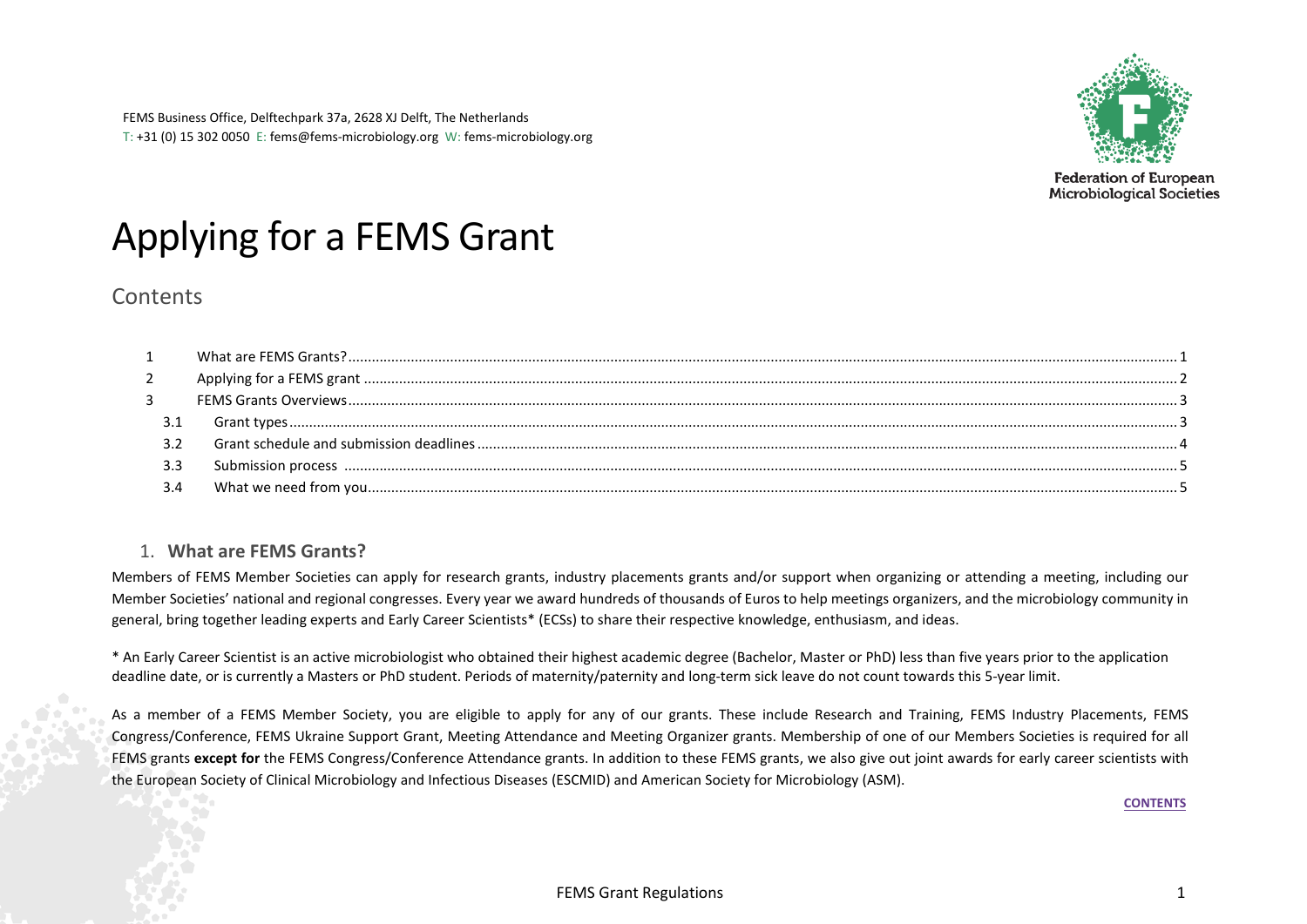FEMS Business Office, Delftechpark 37a, 2628 XJ Delft, The Netherlands T: +31 (0) 15 302 0050 E: fems@fems-microbiology.org W: fems-microbiology.org



**Federation of European** Microbiological Societies

Not a member? Join one of the [FEMS Member Societies](https://fems-microbiology.org/member-societies/) in order to apply for our grants. Members of Member Societies can apply for grants from day one.

# <span id="page-1-0"></span>2. Applying for a FEMS grant

You can apply for a grant using our online grants system, which will require you to have a FEMS account/profile.

- **You can create an account [here o](https://crm.fems-microbiology.org/ssp/register)r login with your credential[s here](https://crm.fems-microbiology.org/user/login)**
- **Once logged in to your FEMS profile, you can access the application forms for our Grants via thi[s https://crm.fems-microbiology.org/grants-awards](https://crm.fems-microbiology.org/grants-awards)**

You can also find the application forms in your FEMS profile at anytime:

- login to your FEMS profile
- then under 'Announcements' click on the 'Begin your application for a FEMS Grant'
- select the grant you wish to apply for
- fill in the form, save your progress and come back to it and once you are ready Submit

Please check in the following overview the requirements and appropriate grant type for you. In preparation for your application we list here all information relevant for your application along with documents and forms required during the application process, but we will also provide you with links to all necessary grant application and reporting templates within the online application form. You can also find all required forms on the [FEMS Grants page.](https://fems-microbiology.org/fems-activities/grants/grants-documents/)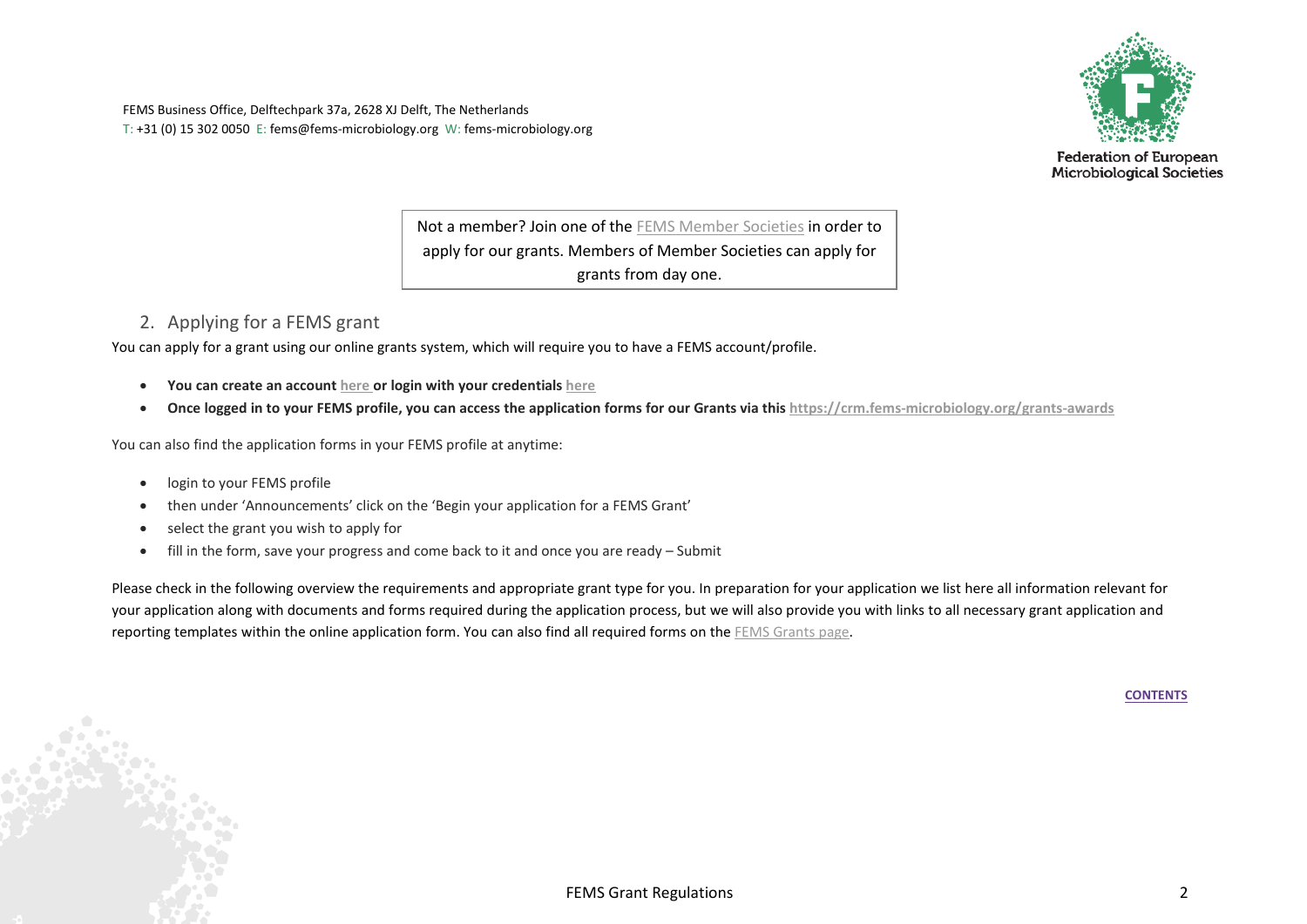

**Federation of European Microbiological Societies** 

### <span id="page-2-0"></span>3. FEMS Grants Overview

<span id="page-2-1"></span>3.1 Grant types - Each of our grants has its own functions, criteria for eligibility, and application restrictions as outlined in Table 1 below.

*Table 1: Grant types, Eligibility and Restrictions*

|                                             |                                        |                                        | <b>Eligibility and requirements</b> |                      |                      | <b>Restrictions</b>                                                  |                               |                                                             |                      |                      |  |
|---------------------------------------------|----------------------------------------|----------------------------------------|-------------------------------------|----------------------|----------------------|----------------------------------------------------------------------|-------------------------------|-------------------------------------------------------------|----------------------|----------------------|--|
| <b>Grant type</b>                           | of FEMS<br>Society<br>Member<br>Member | Early Career<br>Scientist <sup>1</sup> | microbiologist<br>Active            | author<br>Presenting | Organizer<br>Meeting | Maximum number<br>individual<br>of successful<br>applications<br>per | Ψ<br>Amount awarded           | >60% of grant used<br>Career Scientists<br>to support Early | International        | English language     |  |
| <b>Research and Training (RTG)</b>          | ✔                                      | V                                      | $\blacktriangledown$                |                      |                      | Once                                                                 | up to 4000                    |                                                             | $\blacktriangledown$ | V                    |  |
| Meeting Attendance (MAG) <sup>2</sup>       | $\blacktriangledown$                   | $\blacktriangledown$                   | V                                   | ✔                    |                      | Twice                                                                | 250-600                       |                                                             |                      | $\blacktriangledown$ |  |
| <b>Meeting Organizer (MOG)</b>              | $\blacktriangleright$                  |                                        |                                     |                      | $\checkmark$         | N/A                                                                  | up to 15000                   | $\blacktriangleright$                                       | $\sqrt{3}$           | ✔                    |  |
| <b>FEMS Congress/Conference Attendance</b>  | No <sup>4</sup>                        | ✔                                      | V                                   | ✔                    |                      | Twice                                                                | Complimentary<br>registration |                                                             |                      | $\blacktriangledown$ |  |
| <b>FEMS Summer school for Postdocs</b>      | No <sup>4</sup>                        | V                                      | V                                   | ✔                    |                      |                                                                      | 4000                          |                                                             |                      | V                    |  |
| <b>FEMS Industry Placement Grants (IPG)</b> | ✔                                      | ✔                                      | $\blacktriangledown$                |                      |                      | Once                                                                 | up to 5000                    |                                                             |                      | $\blacktriangledown$ |  |
| <b>FEMS Ukraine Support Grant</b>           | ✔                                      | ✔                                      | $\blacktriangledown$                |                      |                      |                                                                      | up to 6000                    |                                                             |                      | V                    |  |

1) An Early Career Scientist (ECS) is an active microbiologist who obtained their highest academic degree (Bachelor, Master or PhD) less than five years prior to the application deadline date, or is currently a Masters or PhD student. Periods of maternity/paternity and long-term sick leave do not count towards this 5-year limit.

2) Meeting Attendance Grant applications to attend FEMS-sponsored meetings will not be considered as applications for support should be made directly to the meeting organizer.

3) Exceptions maybe considered for national or regional meetings organized by FEMS Member Societies or joint meetings including FEMS Member Societies

4) Any Early Career Scientist can apply for these grants.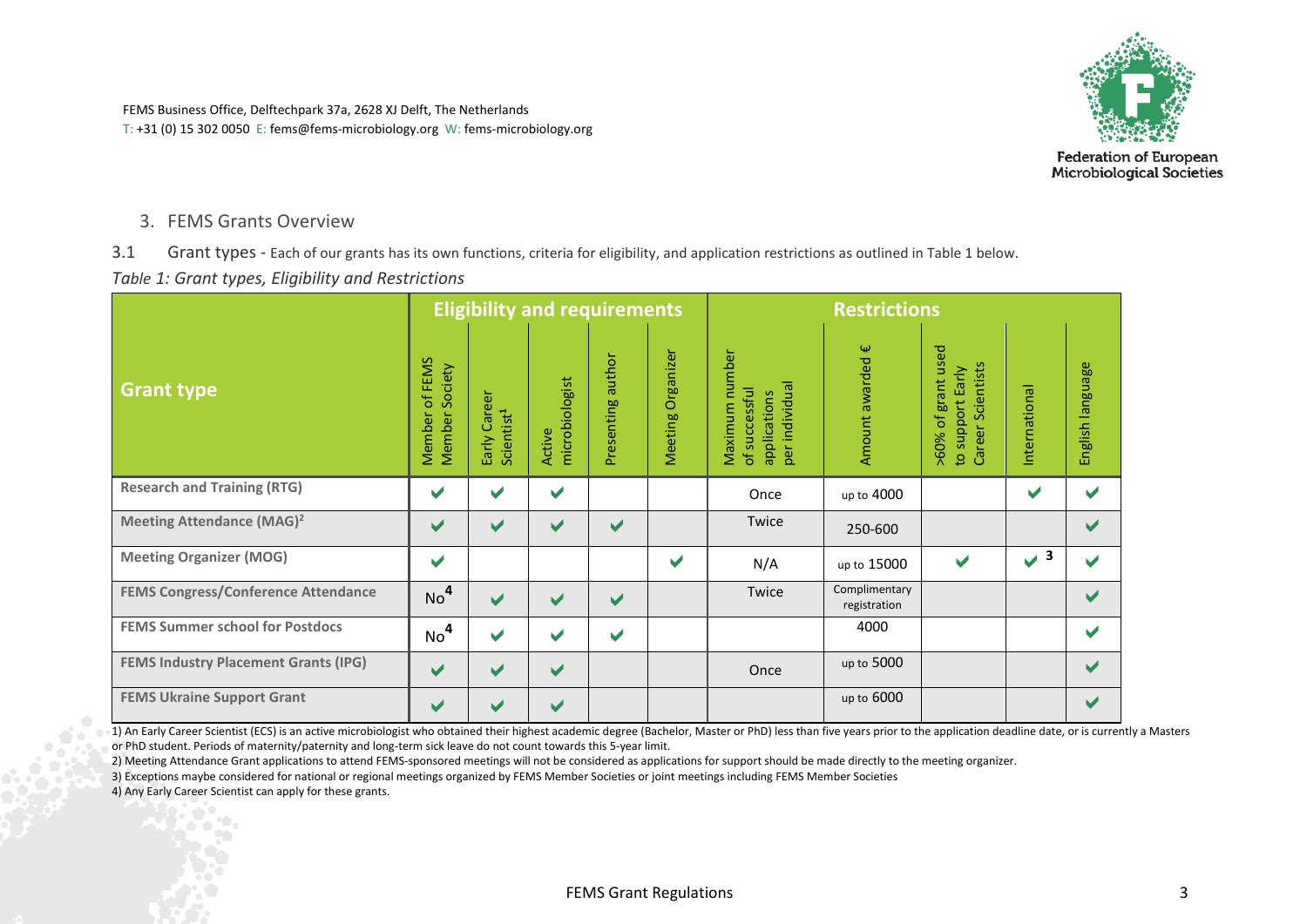

**Federation of European<br>Microbiological Societies** 

#### <span id="page-3-0"></span>3.2 Grant schedule and deadlines

The application deadlines, official decision date and applicable period for each of our grants vary by grant type:

| <b>Grant type</b>                                          | <b>Official decision date</b><br><b>Deadlines</b>       |                                                                                     |          |                                         | <b>Applicable period</b>                                                                                                             |  |
|------------------------------------------------------------|---------------------------------------------------------|-------------------------------------------------------------------------------------|----------|-----------------------------------------|--------------------------------------------------------------------------------------------------------------------------------------|--|
|                                                            | 2nd Round<br>2nd round<br><b>1st Round</b><br>1st round |                                                                                     |          |                                         |                                                                                                                                      |  |
| <b>Research and Training (RTG)</b>                         | 1 July<br>1 January                                     |                                                                                     | 1 March  | 1 September                             | 1-3 month fellowship within 12 months of<br>official decision date                                                                   |  |
| <b>Meeting Attendance (MAG)</b>                            | 1 March<br>1 September                                  |                                                                                     | 1 May    | 1 November                              | Attendance at meetings within 12 months of<br>official decision date                                                                 |  |
| <b>Meeting Organizer (MOG)</b>                             | 1 December<br>1 June                                    |                                                                                     | 1 August | 1 February                              | Meetings occurring within 4-16 months of<br>official decision date<br>(ie. 6-18 months of application deadline)                      |  |
| <b>FEMS Congress/Conference</b><br><b>Attendance (CAG)</b> |                                                         | Abstract submission deadline<br>upcoming FEMS congress/conference<br>(uneven years) |          | 6 weeks after submission deadline       | At the upcoming FEMS congress                                                                                                        |  |
| FEMS-ASM Mäkelä-Cassell Award<br>(FEMS-ASM)                |                                                         | Abstract submission deadline ASM<br>congress in even years                          |          | 2 months after submission<br>deadline   | At the upcoming ASM Microbe event                                                                                                    |  |
| <b>FEMS Industry Placement Grants</b><br>(IPG)             | 1 February                                              | 1 August                                                                            | 1 April  | 1 October                               | Up to 3 months fellowship, encouraged to<br>start within 3 months (up to 12 months<br>allowed) of official decision date encouraged* |  |
| <b>FEMS Ukraine Support Grant</b>                          |                                                         | No deadlines                                                                        |          | The grant is for a maximum of 6 months. |                                                                                                                                      |  |

#### *Table 2: Grants schedule: Application deadlines, decision dates and time frame*

<span id="page-3-1"></span>\*Applicants are welcome to spend a stay at industry longer than 3 months, if the company is supporting them financially for a prolonged stay with an at least matching amount.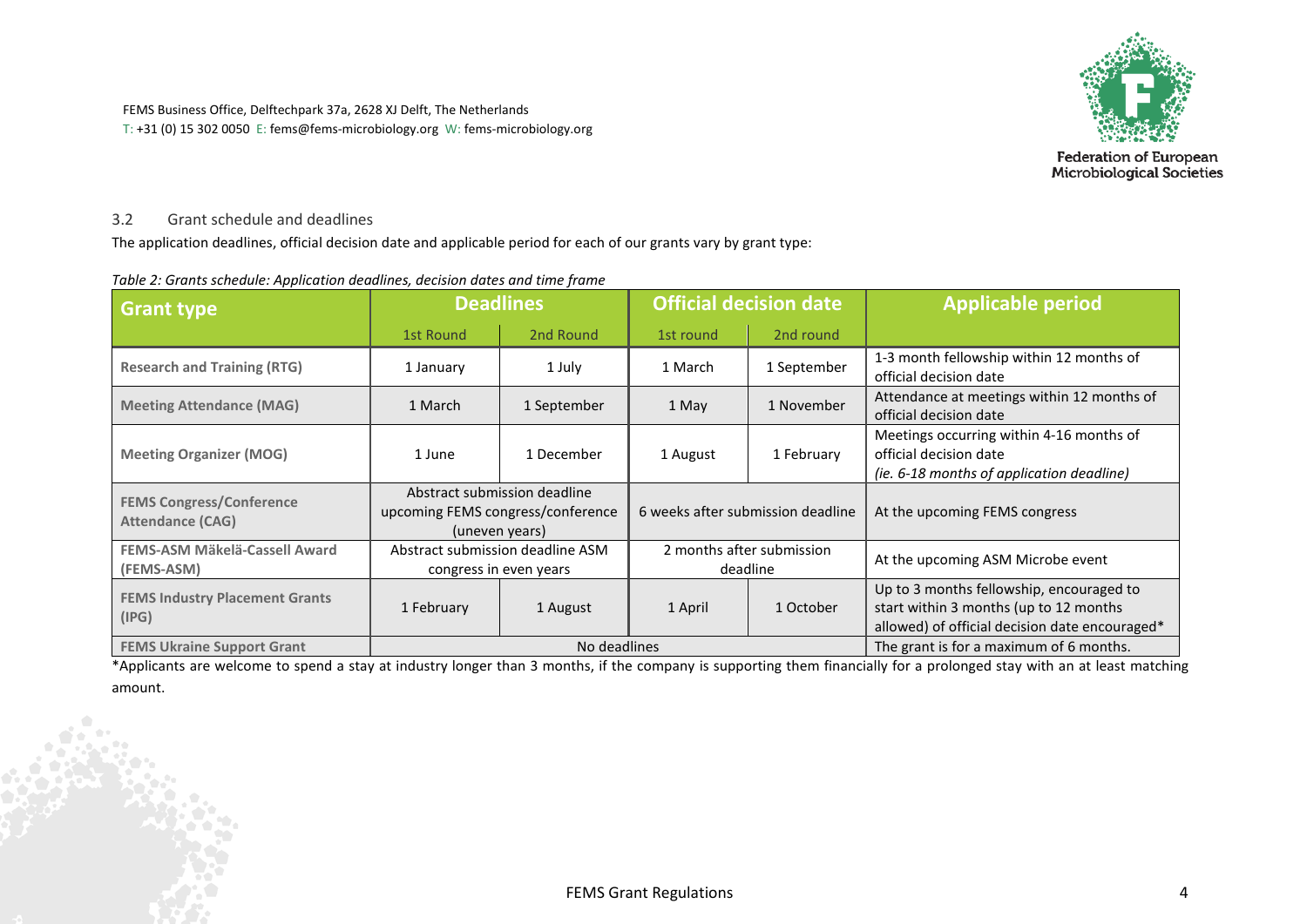

3.3 Submission process - When you apply for our grants, we ask that you submit specifi[c forms,](https://fems-microbiology.org/about_fems/network-and-activities/grants/grants-documents/) documents and information in support of your application (see submission requirements in Table 3 below).

*Table 3: Submission: required information*

|                                                            |                  |                      | Information to be entered in the<br>online form |                       |                                    | Forms and documents to be uploaded during the<br>online submission |                                                     |                                                                                |                                                 |                                  |                |
|------------------------------------------------------------|------------------|----------------------|-------------------------------------------------|-----------------------|------------------------------------|--------------------------------------------------------------------|-----------------------------------------------------|--------------------------------------------------------------------------------|-------------------------------------------------|----------------------------------|----------------|
| <b>Grant type</b>                                          | Contact details  | summary<br>Project   | Project proposal                                | Meeting description   | Meeting abstract<br>Aims and Scope | Signed endorsement<br>form                                         | Curriculum Vitae<br>publications)<br>(incl. list of | abstract acceptance<br>(may be submitted<br>Confirmation of<br>after deadline) | submitted to the<br>Copy of abstract<br>meeting | (Tentative) meeting<br>programme | Meeting budget |
| <b>Research and Training (RTG)</b>                         |                  | ✔                    | $\blacktriangledown$                            |                       |                                    | ✔                                                                  | ✔                                                   |                                                                                |                                                 |                                  |                |
| <b>Meeting Attendance (MAG)</b>                            |                  |                      |                                                 |                       |                                    | ✔                                                                  | ✔                                                   | $\blacktriangledown$                                                           | ✔                                               |                                  |                |
| <b>Meeting Organizer (MOG)</b>                             |                  |                      |                                                 | $\blacktriangleright$ | $\checkmark$                       | $\blacktriangleright$                                              | ✔                                                   |                                                                                |                                                 | ✔                                |                |
| <b>FEMS Congress/Conference</b><br><b>Attendance (CAG)</b> |                  |                      |                                                 |                       |                                    | $\checkmark$                                                       | ✔                                                   | $\blacktriangleright$                                                          | $\checkmark$                                    |                                  |                |
| FEMS-ASM Mäkelä-Cassell Award<br>(FEMS-ASM)                |                  |                      |                                                 |                       |                                    |                                                                    | ✔                                                   |                                                                                | ✔                                               |                                  |                |
| <b>FEMS Industry Placement Grants</b><br>(IPG)             | Yes <sup>1</sup> | $\blacktriangledown$ | $\sqrt{1}$                                      |                       |                                    | $\sqrt{2}$                                                         | ✔                                                   |                                                                                |                                                 |                                  |                |
| <b>FEMS Ukraine Support Grant</b>                          |                  | $\blacktriangledown$ | $\blacktriangleright$                           |                       |                                    | $\blacktriangleright$                                              | ✔                                                   |                                                                                |                                                 |                                  |                |

<span id="page-4-0"></span>1) Including contact details of host company. In case candidate applies without a host company, we aim to facilitate a connection with a suitable one. Candidate and host company are encouraged to work together on a project proposal.

2) Not applicable in case the candidate applies without a host company.

aï.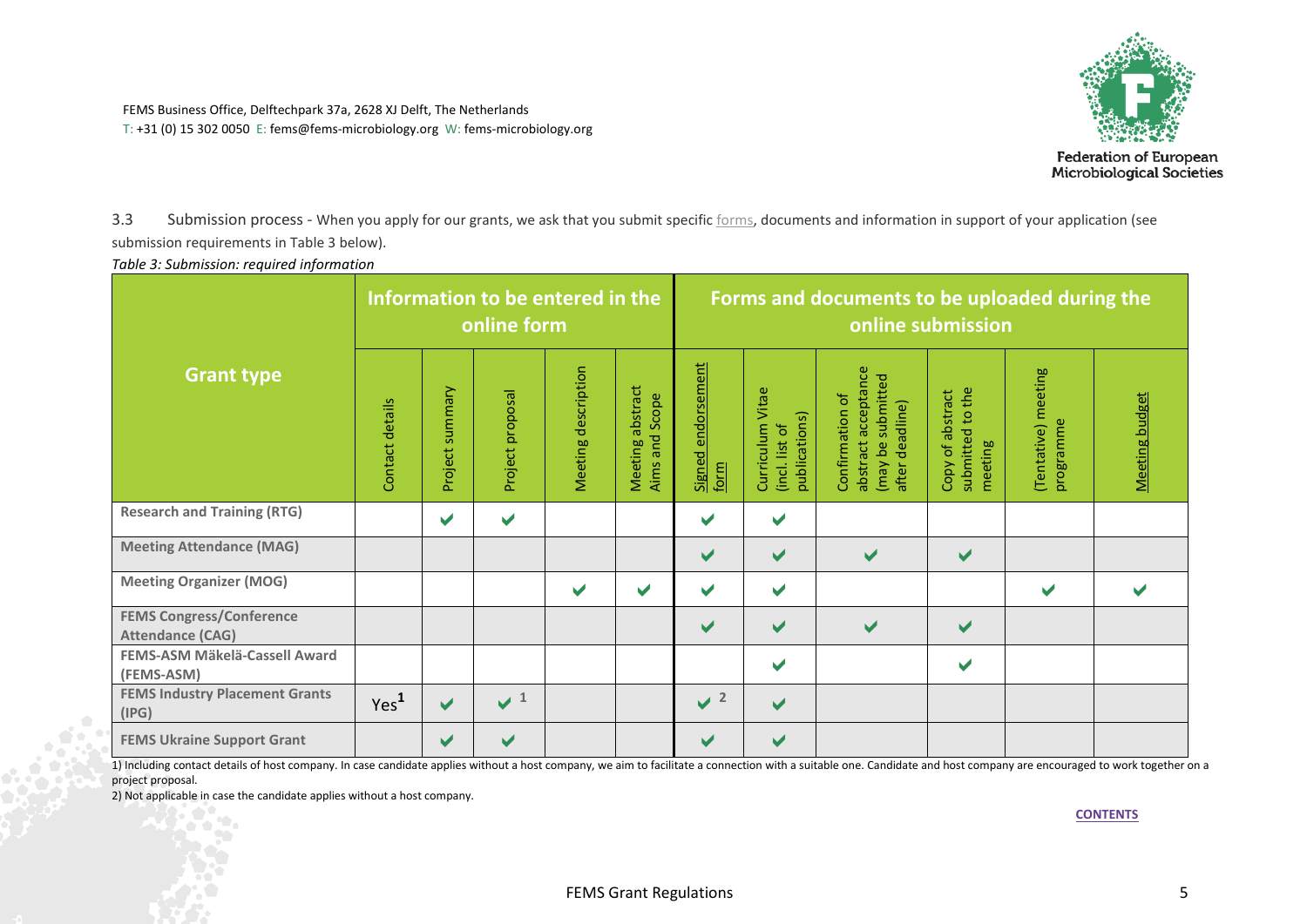

**Federation of European<br>Microbiological Societies** 

### 3.4 What we need from you

To help us process your submission and later, to promote you and your work we need you to tell us about what your grant helped you achieve. We see promotion as a joint effort, combining our stories, communication channels and networks.

*Table 4: What we need from you for each Grant type:*

| <b>Grant type</b>                                   | Compliance           | Acknowledgement | Certificate of Attendance | Insurance             | Report form           | claim form<br>Signed  | channels<br>on your<br>communication<br>visibility<br>FEMS | Meeting updates | programme<br>meeting<br>Final | and<br>Grant distribution<br>management |
|-----------------------------------------------------|----------------------|-----------------|---------------------------|-----------------------|-----------------------|-----------------------|------------------------------------------------------------|-----------------|-------------------------------|-----------------------------------------|
| <b>Research and Training (RTG)</b>                  | ✔                    | ✔               |                           | $\blacktriangleright$ | $\blacktriangleright$ | $\blacktriangledown$  |                                                            |                 |                               |                                         |
| <b>Meeting Attendance (MAG)</b>                     | ✔                    | ✔               | $\blacktriangledown$      | $\blacktriangleright$ | ✔                     | ✔                     |                                                            |                 |                               |                                         |
| <b>Meeting Organizer (MOG)</b>                      | ✔                    | ✔               |                           | $\blacktriangleright$ | $\blacktriangledown$  | $\blacktriangleright$ | $\blacktriangleright$                                      | V               | v                             |                                         |
| <b>FEMS Congress/Conference Attendance</b><br>(CAG) | $\blacktriangledown$ | ✔               |                           | $\blacktriangledown$  |                       |                       |                                                            |                 |                               |                                         |
| FEMS-ASM Mäkelä-Cassell Award<br>(FEMS-ASM)         | ✔                    |                 | ✔                         | $\blacktriangledown$  |                       | $\blacktriangledown$  |                                                            |                 |                               |                                         |
| <b>FEMS Industry Placement Grants (IPG)</b>         | ✔                    | ✔               |                           | $\checkmark$          | $\blacktriangledown$  | $\blacktriangledown$  |                                                            |                 |                               |                                         |
| <b>FEMS Ukraine Support Grant</b>                   | ✔                    | ✔               |                           | V                     | ✔                     | $\blacktriangleright$ |                                                            |                 |                               |                                         |

See Table 5 below for more explanation of these requirements.

J.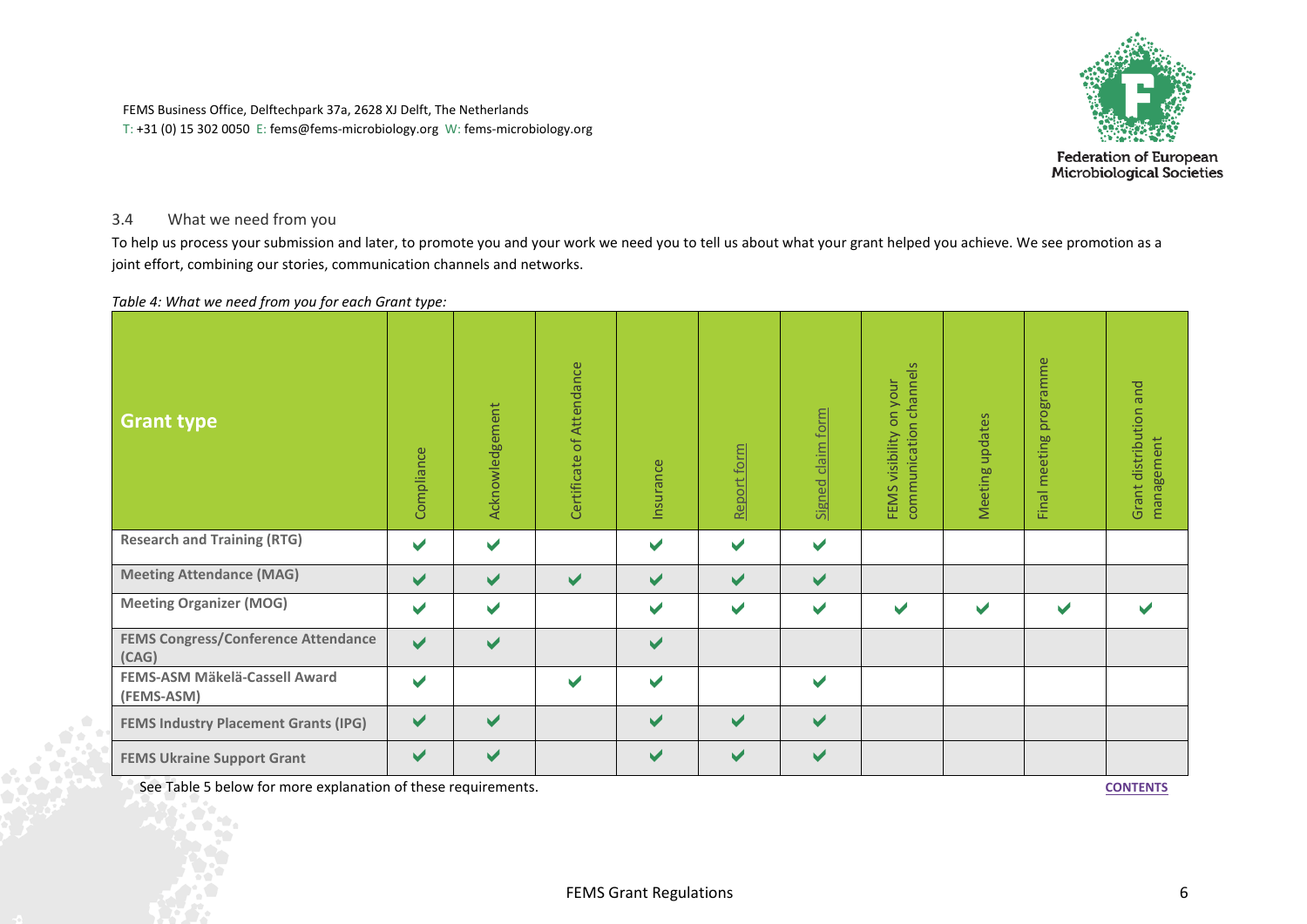

**Federation of European<br>Microbiological Societies** 

#### *IMPORTANT NOTES:*

Compliance – It is important that you adhere to these FEMS Grants regulations since non-compliance may result in the cancellation of the grant or even a refunding request.

#### *Table 5: Explanation of what we need from you*

| Before the project or event                 |            |                                                                                                                                                                                                                                                                                                                                                                                              |
|---------------------------------------------|------------|----------------------------------------------------------------------------------------------------------------------------------------------------------------------------------------------------------------------------------------------------------------------------------------------------------------------------------------------------------------------------------------------|
| Insurance                                   | All        | Please make sure that you are properly insured. FEMS is not responsible for any injury or ill effect suffered in connections with your project or<br>event.                                                                                                                                                                                                                                  |
| Grants<br>distribution<br>and<br>management | <b>MOG</b> | A minimum of 60% of the FEMS Meeting Organizer Grant must be solely applied to support the attendance of ECSs. The opportunity for ECSs<br>to apply for an ECSMG should be widely promoted through the meeting's website. Note that you are also responsible for receiving and<br>reviewing the applications and for transferring the grant to the grantee, either before or at the meeting. |
|                                             |            | Additional to the criteria defined by the meeting, it is important that you select ECSs using the following criteria:                                                                                                                                                                                                                                                                        |
|                                             |            | only Early Career Scientists are eligible                                                                                                                                                                                                                                                                                                                                                    |
|                                             |            | not too many grantees from the same institution and/or country should be selected.                                                                                                                                                                                                                                                                                                           |
|                                             |            | ECSs may be granted a maximum of 600 EUR and a minimum of 250 EUR to assist with travel and accommodation.                                                                                                                                                                                                                                                                                   |
|                                             |            | Once you have awarded the ECSMGs, you will need to complete this application form (Please note that you must be logged in to your FEMS<br>account/profile to view the form). Submission of this form must be at least two months before the starting date of the meeting (unless the<br>timing of the meeting would not allow that).                                                         |
| Meeting                                     | <b>MOG</b> | You should send relevant meeting updates (change of event date, venue, registration/abstract submission deadlines) to FEMS Business Office.                                                                                                                                                                                                                                                  |
| updates                                     |            | Note: Before we can authorize funding, the FEMS Grants Committee needs to approve the final programme. If you do not have a final meeting<br>programme at the time of grant application, you need to send it as soon as it is available.                                                                                                                                                     |